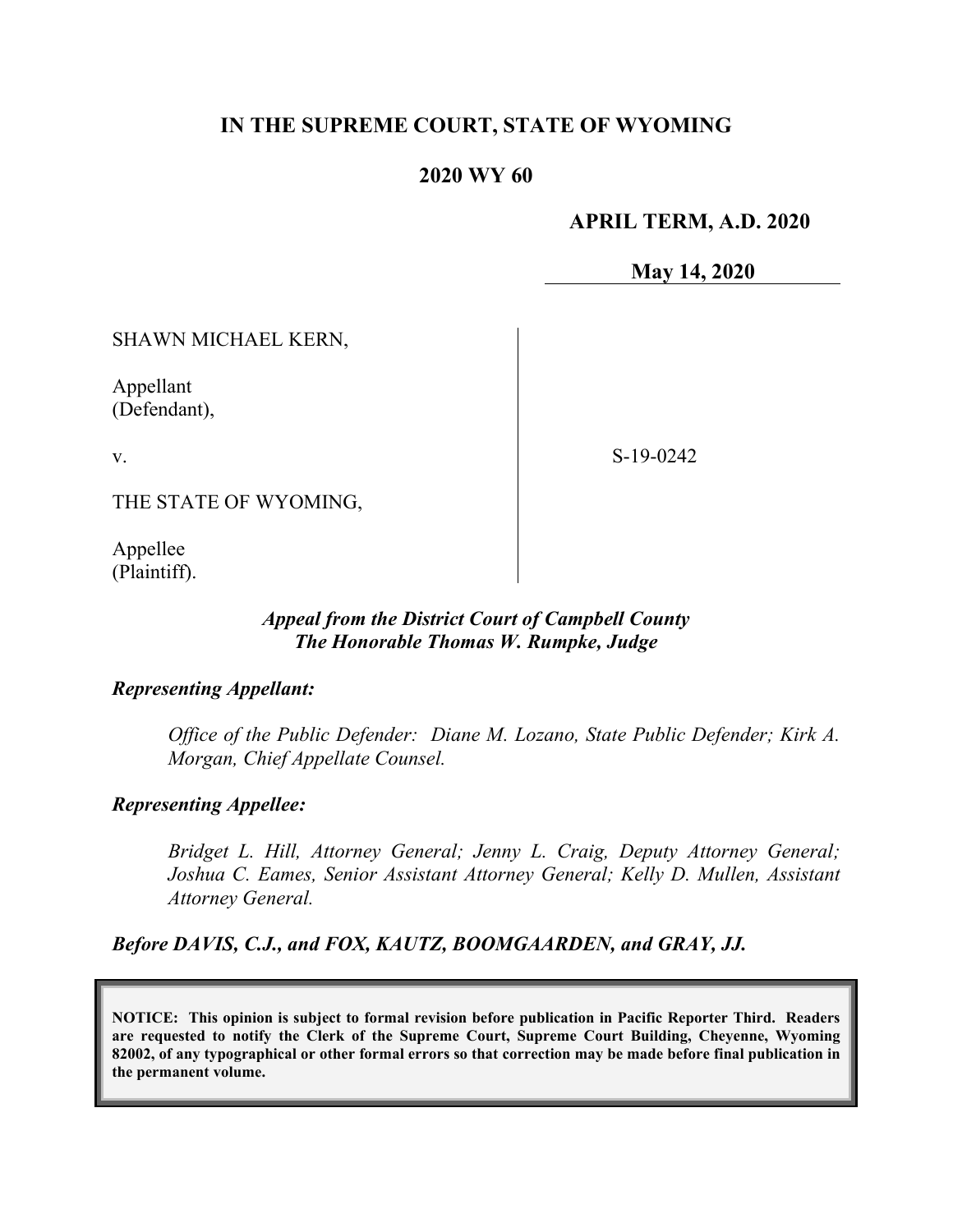#### **FOX, Justice.**

[¶1] A jury convicted Shawn Kern of possession with intent to deliver a controlled substance. On appeal, Mr. Kern argues that the district court erred by denying his motion to suppress evidence. We affirm.

### *ISSUE*

 $[$ [2] Did the district court err in denying Mr. Kern's motion to suppress?<sup>[1](#page-1-0)</sup>

# *FACTS*

[¶3] On a snowy night in Gillette, Wyoming, Officer Andy Lucus noticed a blue vehicle, later identified as belonging to Mr. Kern, that matched the description of a car that had been involved in potential drug transactions. Officer Lucus followed the vehicle which, due to snowy conditions, left its lane of travel several times and slid through a red light. Officer Lucus followed the car on an unusual and meandering route to the Sundance Lounge.

[¶4] Mr. Kern eventually parked his car in the lot behind the Sundance Lounge and was on his way into the bar when Officer Lucus approached him and asked if they could talk. Mr. Kern agreed, and Officer Lucus requested his driver's license. Officer Lucus reported to dispatch that he was talking to Mr. Kern outside the Sundance Lounge and then questioned Mr. Kern about his route. Mr. Kern explained he had been trying to go the safest way for the road conditions. Officer Lucus told Mr. Kern he was not stopping him or issuing a citation for the driving infractions he witnessed because he recognized the conditions were challenging. While they were talking, two other officers, Officer Johnson and Sergeant Brothers, arrived on the scene. Officer Lucus returned Mr. Kern's license and asked if he had proof of insurance. Mr. Kern could not locate his proof of insurance and Officer Lucus decided to write a "no insurance" citation. Officer Lucus went to his patrol car to write the citation, and Officer Johnson retrieved his K-9, a German Shepherd named Lord, to perform a free-air sniff of Mr. Kern's vehicle. Lord alerted to the smell of drugs. Officer Lucus searched the vehicle and found methamphetamine.

[¶5] The State charged Mr. Kern with possession with intent to deliver a controlled substance under Wyo. Stat. Ann. § 35-7-1031(a)(i) (LexisNexis 2019). Mr. Kern filed a

<span id="page-1-0"></span><sup>&</sup>lt;sup>1</sup> While "[o]ur state constitution provides protection of individual rights separate and independent from the protection afforded by the U.S. Constitution" and "[t]he Wyoming Supreme Court continues to be willing to independently interpret the provisions of the Wyoming Constitution," Mr. Kern did not raise an independent state constitutional claim, therefore we limit our review to the alleged Fourth Amendment violation. *Sheesley v. State*, 2019 WY 32, ¶ 14, 437 P.3d 830, 836 (Wyo. 2019).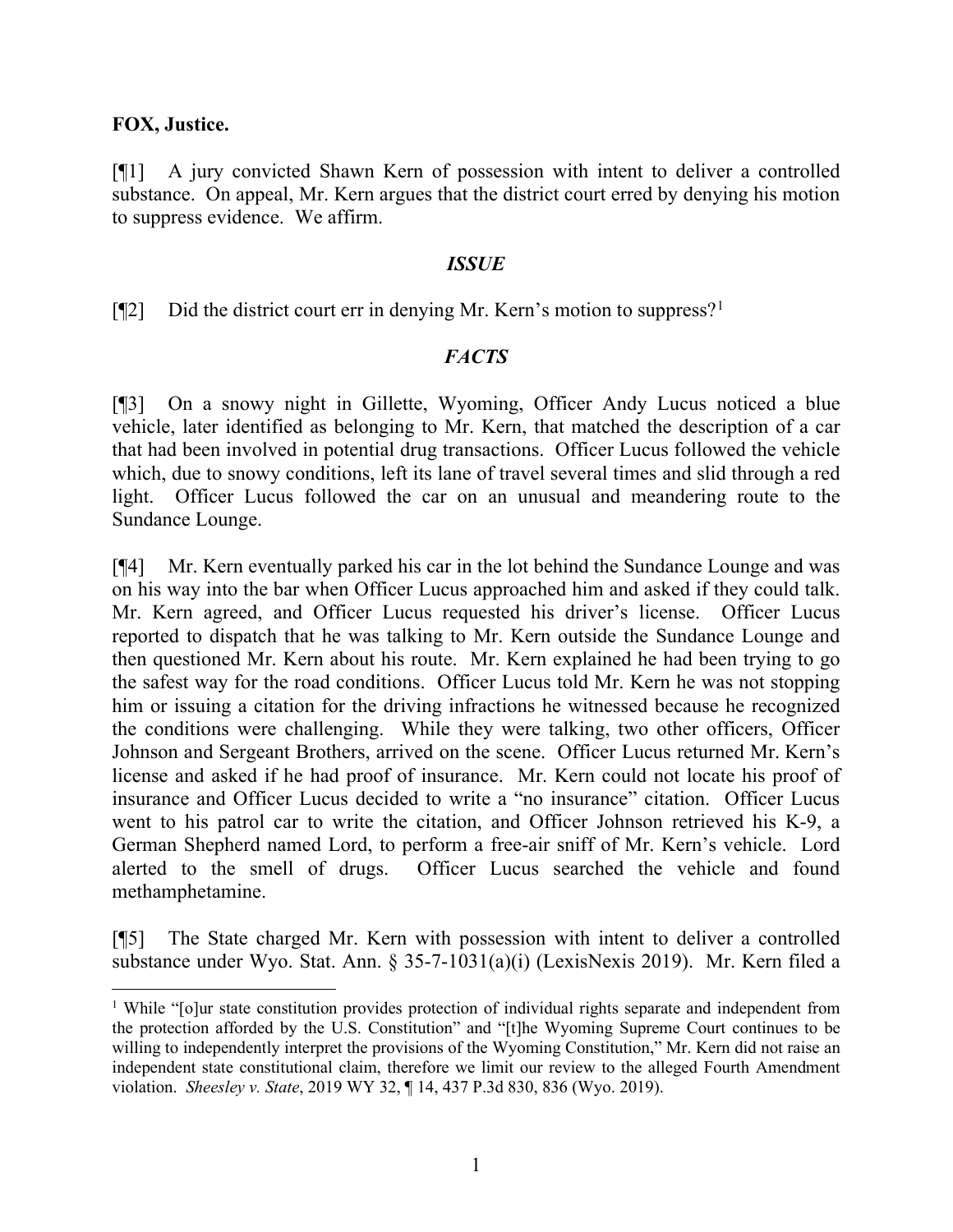motion to suppress evidence, arguing that the methamphetamine was found as a result of an illegal detention. The district court found that the encounter was consensual until Officer Lucus decided to write Mr. Kern a citation for not having insurance, after which the detention lasted, at most, one minute and fifty seconds. It held that Officer Lucus' brief detention of Mr. Kern was reasonable under the totality of the circumstances.

#### *STANDARD OF REVIEW*

[¶6] When we review a district court's denial of a motion to suppress evidence, we adopt its factual findings, unless they are clearly erroneous. *Brown v. State*, 2019 WY 42, ¶ 10, 439 P.3d 726, 730 (Wyo. 2019) (citing *Rodriguez v. State*, 2018 WY 134, ¶ 15, 430 P.3d 766, 770 (Wyo. 2018)); *see also Jennings v. State*, 2016 WY 69, ¶ 8, 375 P.3d 788, 790 (Wyo. 2016). "We view the evidence in the light most favorable to the district court's decision because the court conducted the hearing and had the opportunity to 'assess the witnesses' credibility, weigh the evidence and make the necessary inferences, deductions and conclusions.'" *Brown*, 2019 WY 42, ¶ 10, 439 P.3d at 730 (quoting *Kunselman v. State*, 2008 WY 85, ¶ 9, 188 P.3d 567, 569 (Wyo. 2008)). Where the district court did not make specific findings of fact on issues before it, this Court will uphold the general ruling of the district court if it is supported by any reasonable view of the evidence. *Brown*, 2019 WY 42, ¶ 10, 439 P.3d at 730 (citing *Feeney v. State*, 2009 WY 67, ¶9, 208 P.3d 50, 53 (Wyo. 2009)). "The ultimate question of whether the search or seizure was legally justified, however, is a question of law we review de novo." *Brown*, 2019 WY 42, ¶ 10, 439 P.3d at 730 (quoting *Rodriguez*, 2018 WY 134, ¶ 15, 430 P.3d at 770).

#### *DISCUSSION*

[¶7] There are three tiers of interactions between citizens and law enforcement:

The least intrusive contact between a citizen and police is the consensual encounter which "involves no restraint of liberty and elicits the citizen's voluntary cooperation with noncoercive questioning." *Wilson* [*v. State*], 874 P.2d [215,] 220 [(Wyo. 1994)]. The consensual encounter is not a seizure and does not engage the Fourth Amendment. The second tier is the investigatory [detention] or *Terry* stop, named after the seminal case of *Terry v. Ohio*, 392 U.S. 1, 88 S.Ct. 1868, 20 L.Ed.2d 889 (1968). An investigatory detention involves a seizure and, consequently, the protections of the Fourth Amendment are implicated. *Wilson*, 874 P.2d at 220. However, because of its limited nature, a law enforcement officer must show only "the presence of specific and articulable facts and rational inferences which give rise to a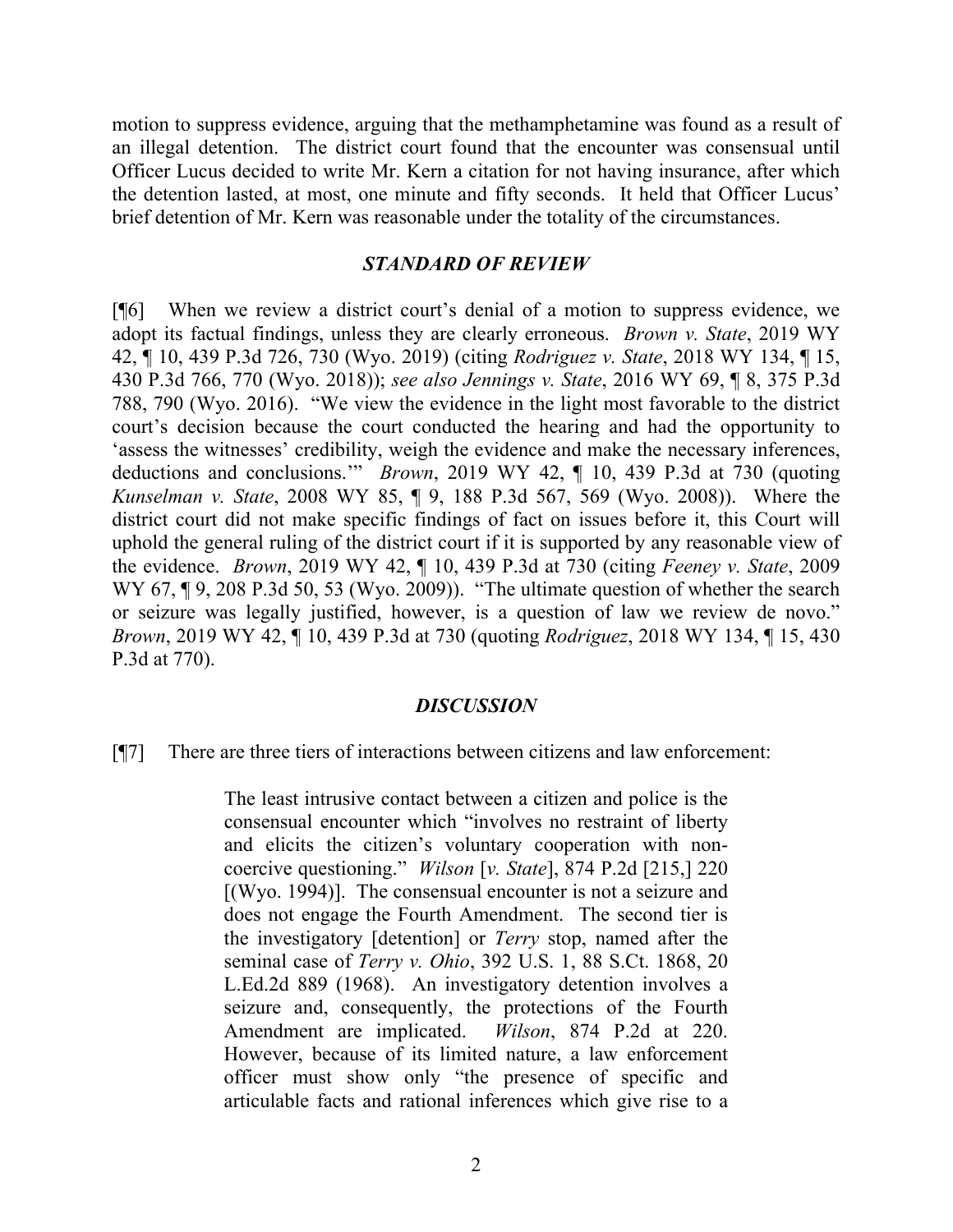reasonable suspicion that a person has committed or may be committing a crime" in order to justify the detention. *Id.* The most intrusive encounter between police and a citizen is, of course, an arrest. An arrest "requires justification by probable cause to believe that a person has committed or is committing a crime." *Id.*

*Custer v. State of Wyoming*, 2006 WY 72, ¶ 13, 135 P.3d 620, 624-25 (Wyo. 2006). Mr. Kern concedes that the encounter with Officer Lucus began as consensual but asserts that it changed to an unlawful investigatory detention when Officer Lucus requested proof of insurance. The State argues that the encounter was consensual until Officer Lucus decided to write Mr. Kern a citation for not having car insurance or, in the alternative, that the exclusionary rule should not apply because law enforcement could have conducted a free-air sniff of the car even if Officer Lucus illegally detained Mr. Kern.

[¶8] Citizens are entitled to Fourth Amendment protections when "the officer, by means of physical force or show of authority, has in some way restrained the liberty of a citizen." *Wilson*, 874 P.2d at 220 (quoting *Terry*, 392 U.S. at 19 n.16, 88 S.Ct. at 1879 n.16). Courts evaluating whether interactions with law enforcement implicate the Fourth Amendment must determine whether a reasonable person would feel free to leave the encounter. *Wilson*, 874 P.2d at 221. Below, the district court analyzed the encounter between Officer Lucus and Mr. Kern and determined when it ceased to be consensual and became an investigatory detention.<sup>[2](#page-3-0)</sup> We need not decide whether the encounter between Mr. Kern and Officer Lucus was consensual or an investigatory detention because, under these circumstances, that distinction would not affect our conclusion that Lord's free-air sniff was lawful.

[¶9] This case is unlike traffic stop cases where a suspect is detained at the scene until a dog arrives to sniff a vehicle or container, because Mr. Kern had left his vehicle and was walking to the Sundance Lounge. Generally, in traffic stop cases, we examine whether the dog sniff extends the duration or scope of the seizure. *See, e.g.*, *Brown*, 2019 WY 42, ¶¶ 6-7, 439 P.3d at 729-30 (finding that the police officer lacked reasonable suspicion to further detain the suspect for a dog sniff after returning his identification and completing the traffic stop); *Pier v. State*, 2019 WY 3, ¶¶ 9-10, 432 P.3d 890, 895 (Wyo. 2019); *Engdahl v. State*, 2014 WY 76, ¶ 14, 327 P.3d 114, 118 (Wyo. 2014); *Wallace v. State*,

<span id="page-3-0"></span><sup>&</sup>lt;sup>2</sup> The United States Supreme Court set forth a list of factors that may indicate a seizure under the Fourth Amendment, including, "the threatening presence of several officers, the display of a weapon by an officer, some physical touching of the person of the citizen, or the use of language or tone of voice indicating that compliance with the officer's request might be compelled." *United States v. Mendenhall*, 446 U.S. 544, 554, 100 S.Ct. 1870, 1877, 64 L.Ed.2d 497 (1980); *Wilson*, 874 P.2d at 220. The district court considered these factors in reaching its decision.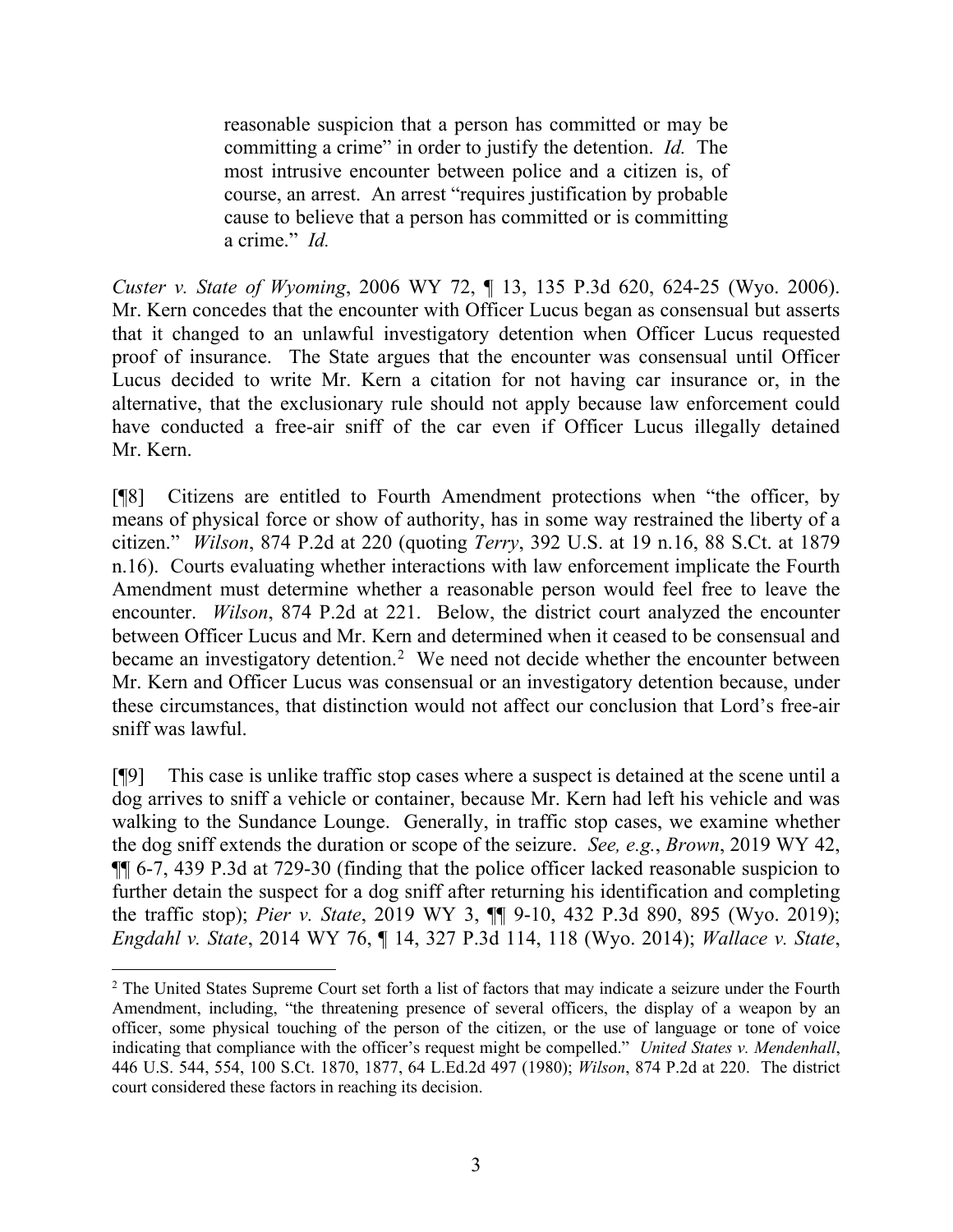2009 WY 152, ¶¶ 4-5, 221 P.3d 967, 968-69 (Wyo. 2009); *see also Illinois v. Caballes*, 543 U.S. 405, 409, 125 S.Ct. 834, 838, 160 L.Ed.2d 842 (2005). Here, there was no traffic stop. The nature of the encounter between Officer Lucus and Mr. Kern was unrelated to the presence of the car in the public parking lot. Mr. Kern was not trying to reach his car to leave, and law enforcement was free to conduct a free-air sniff of the vehicle. Similarly, whether the encounter between Officer Lucus and Mr. Kern remained consensual, or had shifted to an investigatory detention, is irrelevant under these circumstances because the free-air sniff was lawful whether Mr. Kern was free to leave or not.

[¶10] "A 'canine sniff' by a well-trained narcotics detection dog, [does] not constitute a 'search' within the meaning of the Fourth Amendment." *U.S. v. Place*, 462 U.S. 696, 707, 103 S.Ct. 2637, 2644-45, 77 L.Ed.2d 110 (1983); *Pier*, 2019 WY 3, ¶ 31, 432 P.3d at 899 ("A dog sniff of the exterior of a vehicle is not a search under the Fourth Amendment."); *Morgan v. State*, 2004 WY 95, ¶ 18, 95 P.3d 802, 807-08 (Wyo. 2004) ("Morgan was not subjected to a search protected by the Fourth Amendment when [law enforcement] ordered the canine sniff of his vehicle."). Because it is not a search, law enforcement does not need probable cause, reasonable suspicion, or consent to run a trained drug dog around vehicles in a public parking lot. *E.g.*, *U.S. v. Friend*, 50 F.3d 548 (8th Cir. 1995) (finding that a dog sniff of a parked car on a public street or alley does not amount to a search under the Fourth Amendment), *vacated and remanded on other grounds*, 517 U.S. 1152, 116 S.Ct. 1538, 134 L.Ed.2d 643 (1996); *U.S. v. Ludwig*, 10 F.3d 1523 (10th Cir. 1993) (finding that random, suspicionless dog sniffs of vehicles in a motel parking lot did not constitute a search under the Fourth Amendment); *Dowty v. State*, 210 S.W.3d 850 (Ark. 2005) (finding no search within the meaning of the Fourth Amendment when law enforcement followed two people suspected of selling drugs to a restaurant and deployed drug dog to sniff their vehicle when they parked and went inside); *State v. Garcia*, 535 N.W.2d 124 (Wis. 1995) (finding that a dog sniff of the exterior of a car parked in a motel parking lot did not constitute a search under the Fourth Amendment because there is no legitimate expectation of privacy around air space of a car in a parking lot); *See State v. Williams*, 2004 WY 53, ¶ 20, 90 P.3d 85, 90-91 (Wyo. 2004) ("[A] significant, if not overwhelming, number of courts have concluded that a trained and reliable drug detection dog's alert during an exterior sniff of an automobile provides probable cause to search the automobile when the automobile is parked or stopped in a place where the drug detection dog's law enforcement officer has a right to be.").

[¶11] Lord is a trained narcotics detection dog and he and Officer Johnson are a certified team. The Sundance Lounge is a business with a parking lot that is open to the public. Mr. Kern's vehicle was parked in the Sundance Lounge parking lot when Lord conducted his free-air sniff. "Under the United States Constitution, when a trained and reliable drug dog alerts during an exterior sniff of a vehicle, there is probable cause to search that vehicle." *Pier*, 2019 WY 3, ¶ 32, 432 P.3d at 899 (quoting *Yoeuth v. State*, 2009 WY 61,